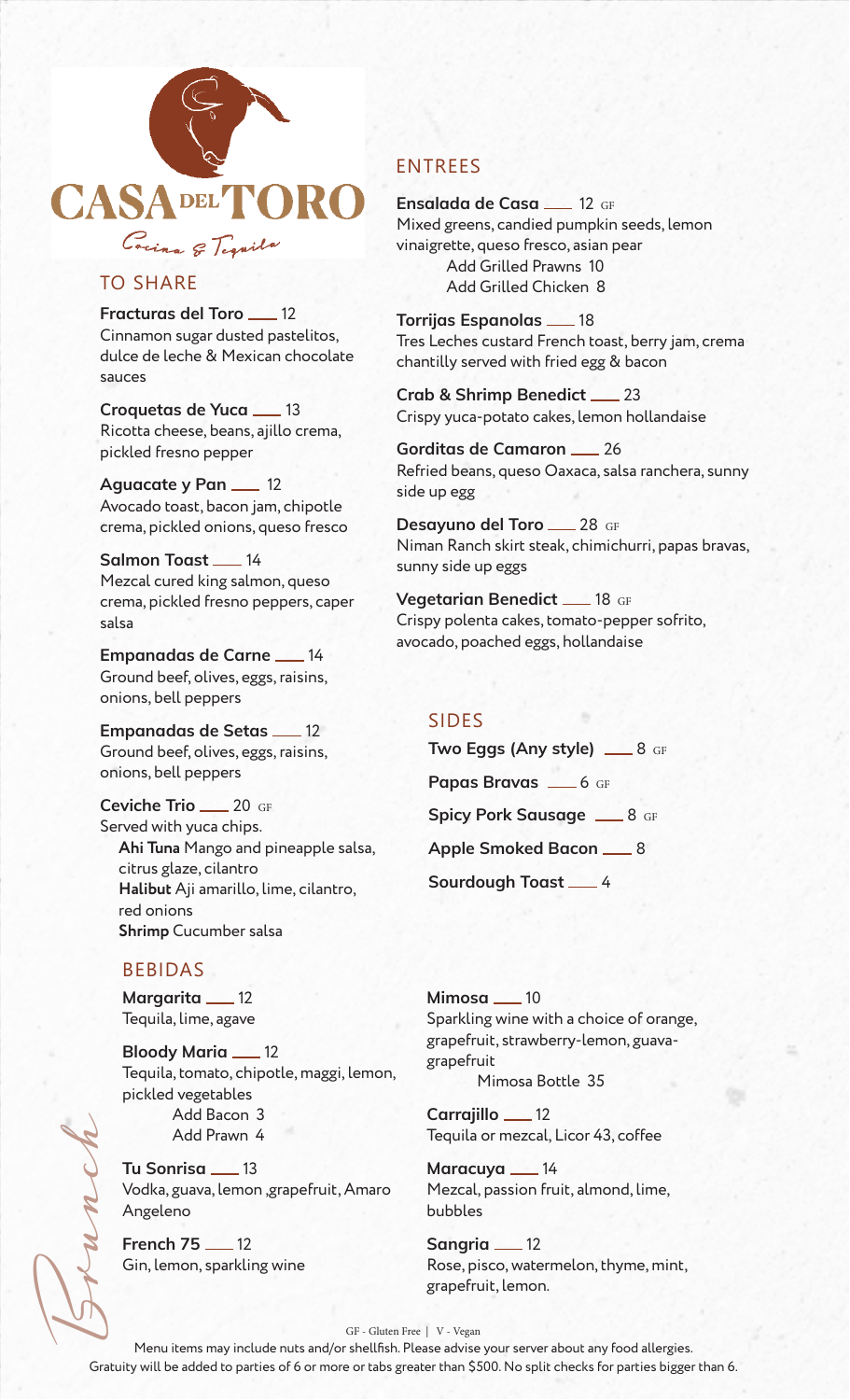

# BEER

### **Draft**

**Modelo Especial \_\_\_ 7 Negra Modelo -7 Pilsner, Temescal "Pils"** \_\_ 7

**Pale Ale,** Del Cielo Brewing  $"$ Mental Haze $"$   $\_\_8$ 

**We proudly support local breweries & rotate our local taps to keep things fresh and fun.**

**Ask your server for more details on other draft beer options.**

### **Cans & Bottles**

Pacifico <sub>5</sub>

**Brooks Dry Cider** \_\_\_ 6

**Light Lager,** Societe Brewing "Light Beer" \_6

**Hefeweizen,** Pacifica Brewing "Billowing" \_8

**Kettle Sour,** Del Cielo Brewing "Guava Dreams" \_\_ 10

**IPA,** Cerveceria Agua Mala "Astillero" \_\_\_ 8

**Hazy IPA,** Temescal Brewing  $"$ Hazy"  $\_\_\_8$ 

**Hazy DIPA,** Tripping Animals Brewing "Board Slide Like a Goat" \_\_\_ 10

**Black Lager,** Moonlight Brewing  $"$ Death & Taxes $"$   $\_\_$  8

## NON-ALCOHOLIC

Coffee <u>4</u>

Bebidas

Hot Tea <sub>-4</sub> (Black, Green)

Topo Chico \_6

**San Pellegrino \_\_ 9** 

**Mexican Coca-Cola \_\_ 6** 

**Mexican Sprite \_6** 

## WINE

#### **Reds**

**Pinot Noir \_\_ 13 | 55** Hacienda Aruacano "Humo Blanco" '19 Central Valley, Chile

**Monastrell** 12 | 50 Bodegas Enrique Mendoza "La Tremenda" '18 Valencia, Spain

**Cabernet Franc/Carmenere \_\_ 17 | 70** Hacienda Araucano "Clos de Lolol" '16 Central Valley, Chile

**Cabernet Sauvignon \_\_ 15 | 63** Mendel '19 Mendoza, Argentina

**Malbec \_\_ 13 | 55** Siete Fincas '20 Mendoza, Argentina

#### **Whites**

**Torrontes \_\_\_ 11 | 45** Tilia '20 Salta, Argentina

**Chardonnay** 14 | 58 Vina Cobos "Felino" '19 Mendoza, Argentina

**Albarino** 15 | 63 Terras Gauda "Rias Baixas o Rasal" '20 Galicia, Spain

**Sauvignon Blanc \_\_ 11 | 45** Boya '20 Acocagua, Chile

**Rose (Grenache) 11 | 45** Maximo Abete "Guerinda Casa Lasierra" '20 Navarra, Spain

#### **Sparkling**

**Brut Cava \_\_ 13 | 55** Juve y Camps Gran Reserva '17 Catalonia, Spain

**Sparkling Rose (Lambrusco) \_\_ 11 | 45** Lini 910 "Labrusca Rosato" NV Emilia-Romagna, Italy

**Squirt** \_6 **Orange Crush** 6 Jarritos (Pina, Lime) \_\_ 5 **Non-Alc. IPA** 6 Lemonade <sub>5</sub>